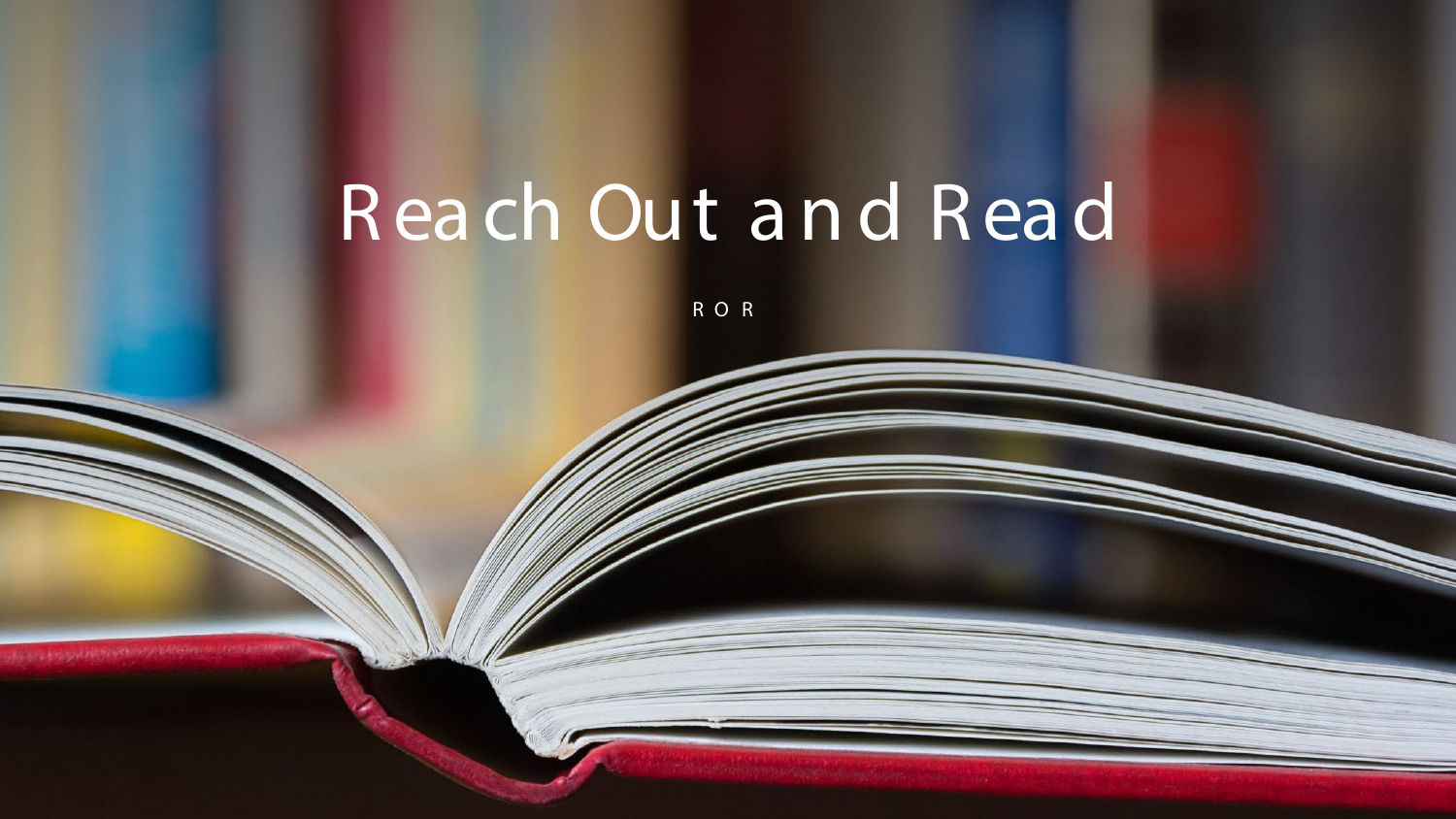#### What is ROR

RO R is a nonprofit organization that trains and supports medical providers who give books to children and advice to parents about the importance of reading aloud at well-child exams.

RO R builds on the unique relationship between parents and medical providers to develop essential early literacy skills in young children via the existing healthcare infrastructure.

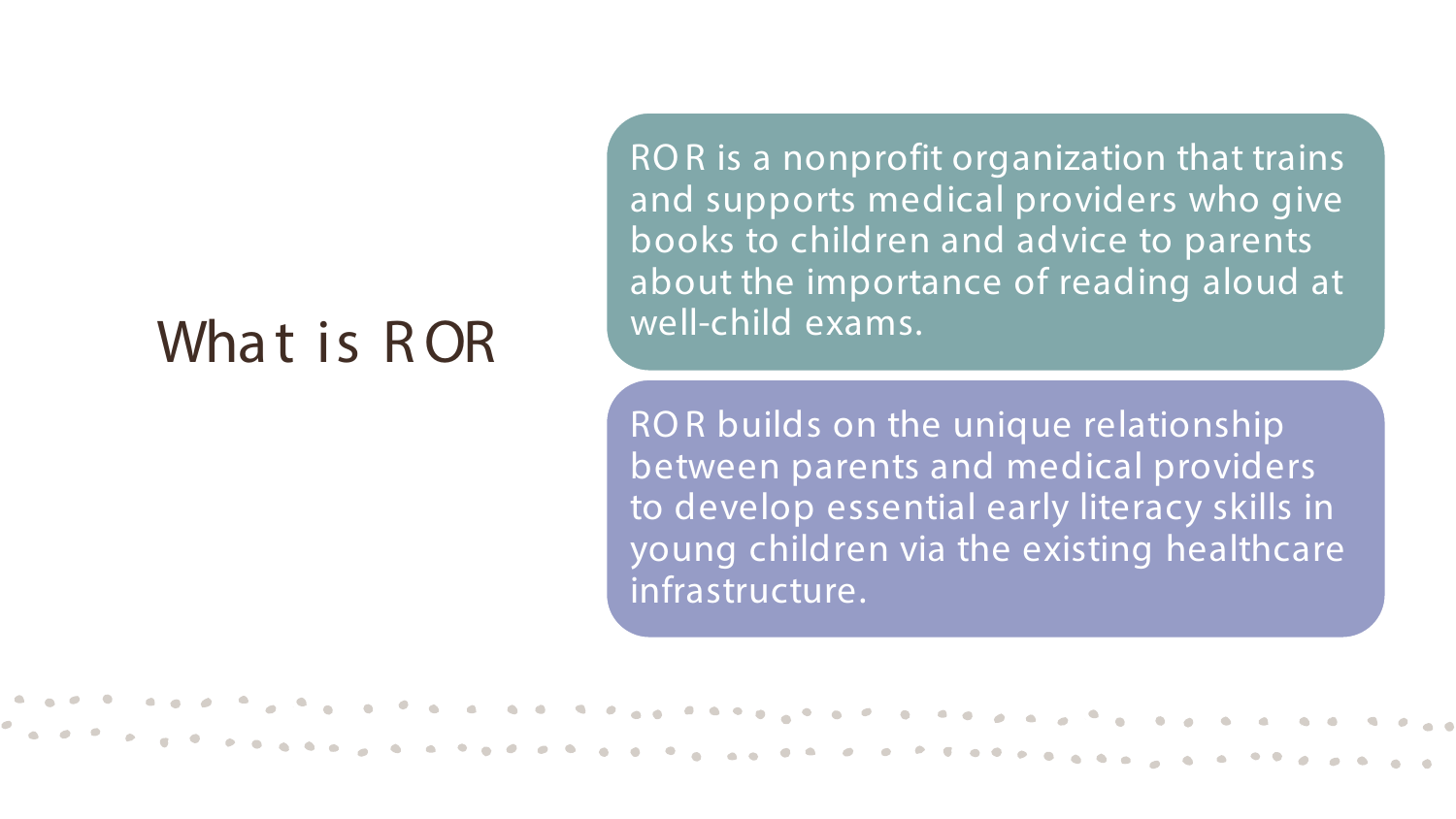# Why ROR

- The first five years of life offer a critical window for learning, with rapid brain development that does not occur at any other time. Many children, especially from low-income families, are not read to from birth. C hildren who grow up without sufficient exposure to language arrive at school without basic literacy skills, and often struggle with reading in early grades.
- RO R medical providers work with families to prepare all children to enter kindergarten ready to read, learn, and succeed. Research shows that children who start school on track are more likely to reach their full educational, social, and life potential.
- As a result of this evidence-based intervention, parents learn new ways to stimulate their children's literacy development, have more books in their home, and read to their children more. Parents are supported as their children's first and most important teachers, and grow up to become readers.

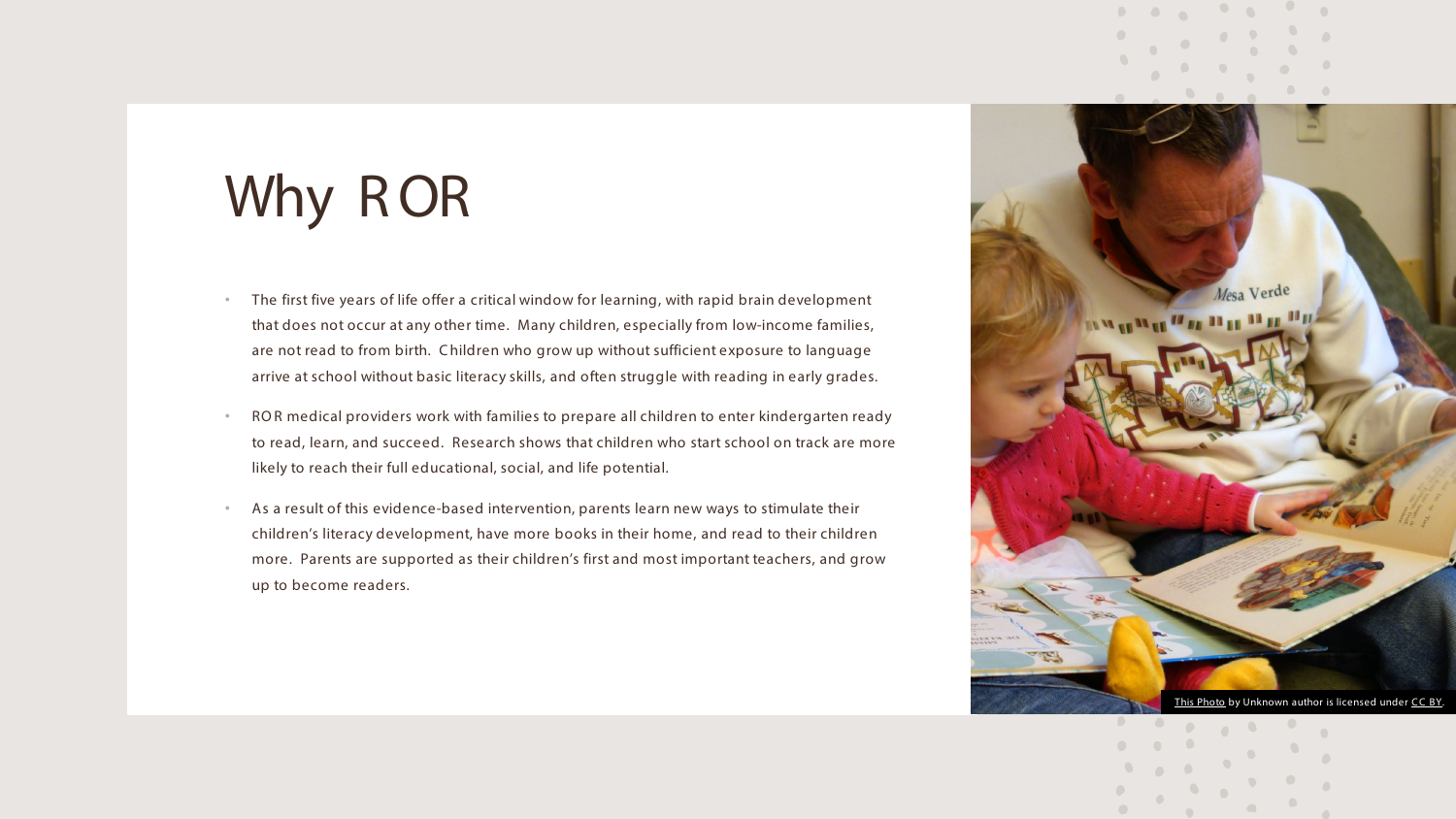How R OR wor ks

O ver the past three decades, RO R has grown into a national operation with significant impact:

ROR operates in more than 6,100 medical clinics across the United States.

ROR serves nearly 4.5 million children and their families.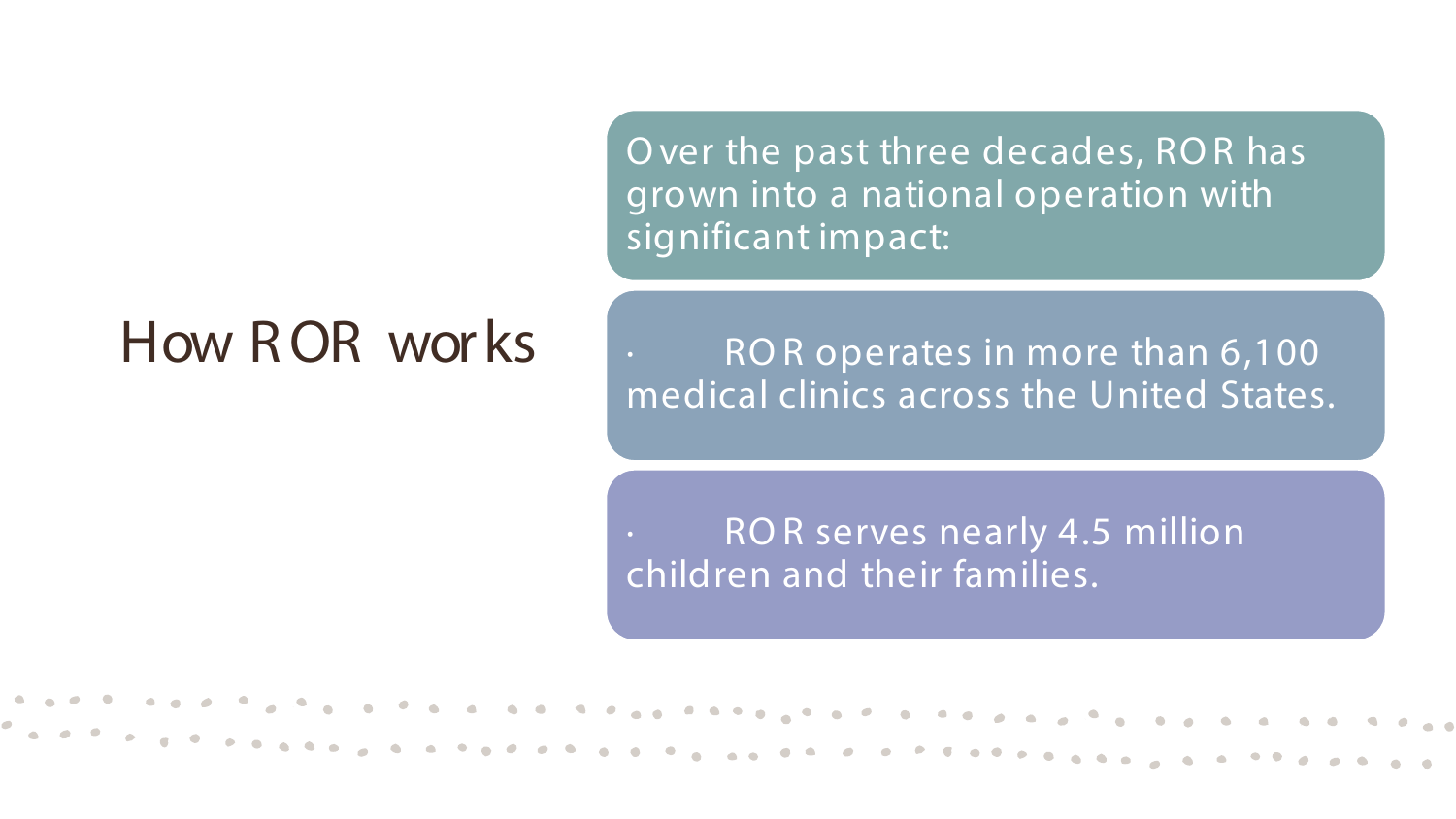## Here in Cabarrus County, NC

|                                         | ROR was started in Cabarrus County in 2015 through the Cabarrus Partnership for Children. During FY2021 over 9,000 children participated in<br>ROR and over 13,100 books were provided during well-child visits. The sites listed below are participating in ROR. |
|-----------------------------------------|-------------------------------------------------------------------------------------------------------------------------------------------------------------------------------------------------------------------------------------------------------------------|
|                                         | Cabarrus Family Medicine - Harrisburg                                                                                                                                                                                                                             |
| $\bullet$ .<br><br>.<br><br>.           | Cabarrus Family Medicine - Mt. Pleasant (Independently, not through the Cabarrus Partnership)                                                                                                                                                                     |
|                                         | Cabarrus Health Alliance                                                                                                                                                                                                                                          |
| $\bullet$ $\bullet$                     | <b>Cabarrus Pediatrics</b>                                                                                                                                                                                                                                        |
|                                         | <b>Concord Children's Clinic</b>                                                                                                                                                                                                                                  |
| $\Phi_{\rm{max}}$ .                     | NH: Lakeside Primary Care - Brookdale                                                                                                                                                                                                                             |
| $\Phi_{\rm{max}}$ .                     | NH: Lakeside Primary Care - Speedway                                                                                                                                                                                                                              |
| $\bullet$ .<br><br>.<br><br>.           | Suburban Pediatrics - Kannapolis                                                                                                                                                                                                                                  |
| $\mathbf{e} = \mathbf{e}$               | Suburban Pediatrics - Renaissance                                                                                                                                                                                                                                 |
| $\Phi_{\rm{max}}$ , $\Delta_{\rm{max}}$ | Weddington Internal Medicine & Pediatrics                                                                                                                                                                                                                         |
|                                         |                                                                                                                                                                                                                                                                   |
|                                         |                                                                                                                                                                                                                                                                   |

 $\bullet$ 

 $\bullet$ 

 $\bullet$ 

 $\bullet$ 

 $\bullet$ 

 $\bullet$ 

 $\bullet$  $\bullet$ 

 $\bullet$ 

 $\bullet$ 

 $\bullet$ 

 $\bullet$ 

 $\bullet$ 

 $\bullet$ 

 $\triangle$ 

 $\bullet$  $\bullet$ 

 $\bullet$  $\bullet$ 

 $\mathbf{r}$ 

 $\bullet$ 

 $\bullet$ 

 $\bullet$ 

 $\bullet$ 

 $\bullet$ 

 $\bullet$ 

 $\bigcirc$ 

 $\bullet$ 

 $\bullet$ 

 $\bullet$ 

 $\bullet$ 

 $\bullet$ 

 $\bullet$ 

 $\bullet$ 

 $\bullet$ 

 $\bullet$  $\bullet$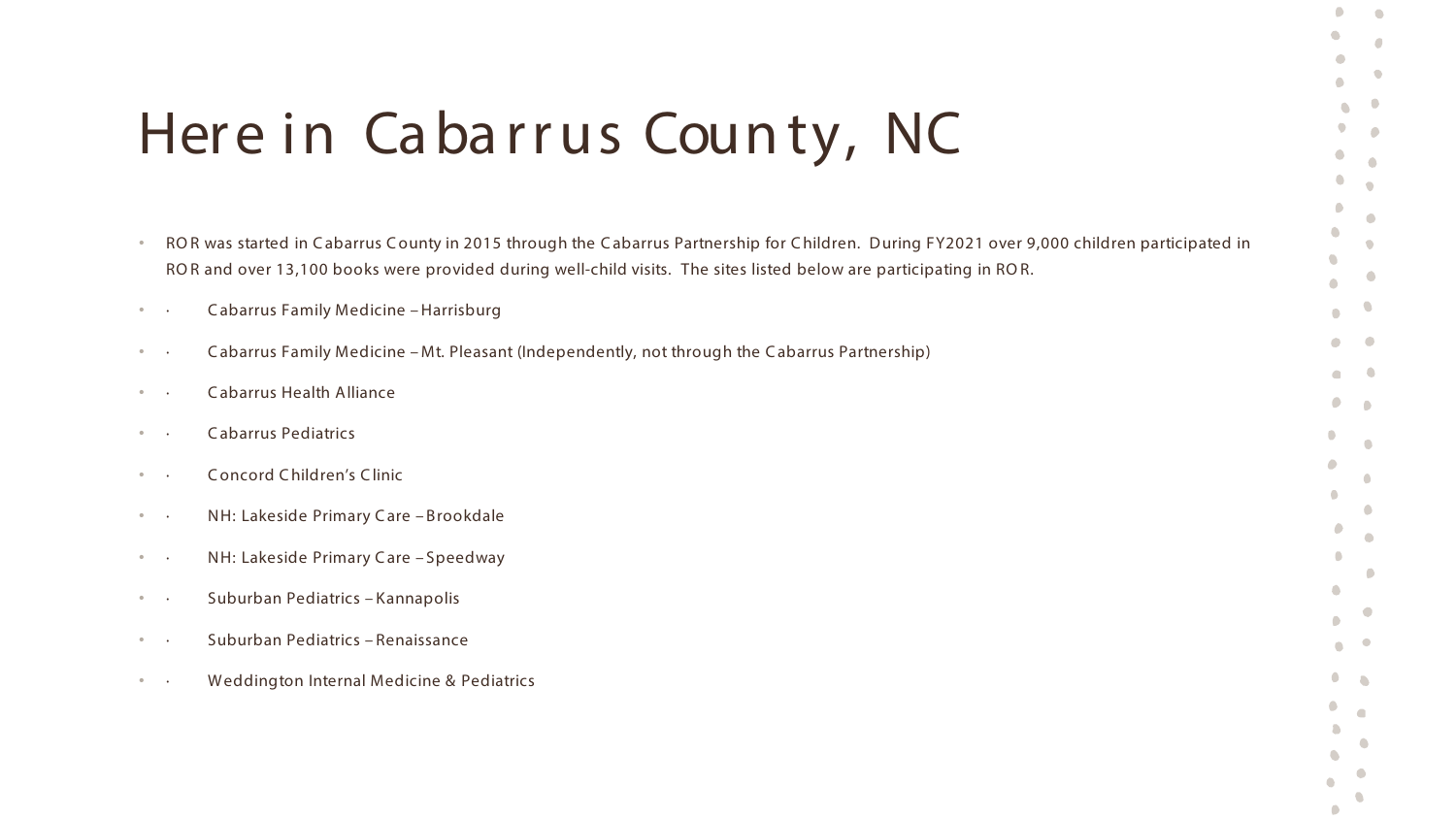### Who fun ds ROR

• RO R is funded in different ways. In some counties, like ours, RO R is funded by the local Smart Start. O ther counties have reading initiatives that assist with funding, there are sites funded by RO R of the C arolinas and some sites support themselves. Any practice that provides well-child visits for children birth - 5 years is eligible to become a RO R site.

 $\sqrt{2}$